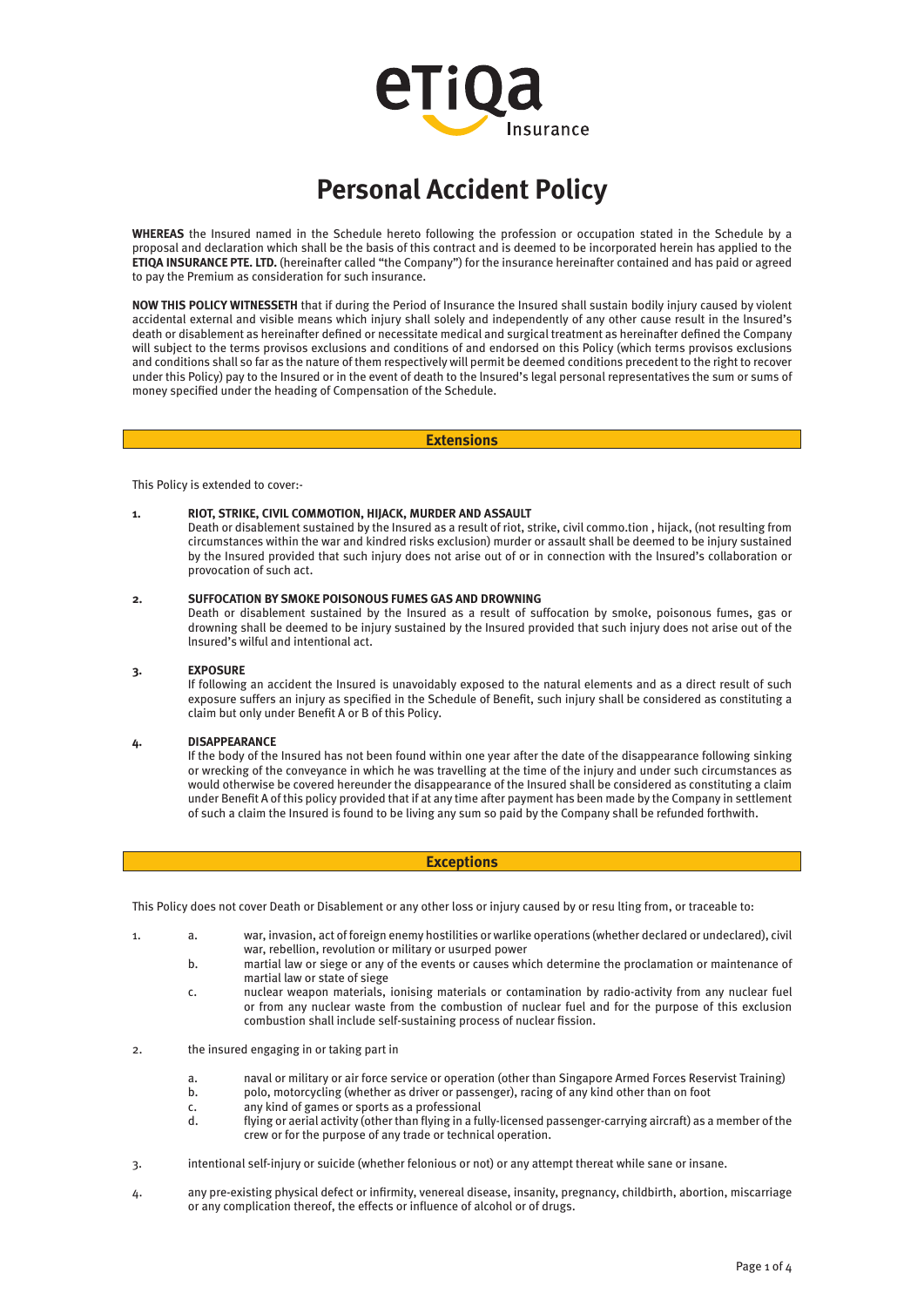- 5. unless herein specifically allowed by endorsement this Policy does not cover any person under the age of 16 years or over the age of 65.
- 6. Air travel except as a fare-paying passenger on a recognised airline operating on regular scheduled air routes and air travel by any chartered aircraft duly licensed as a recognised air carrier and flown by professio.nal crews between properly established and maintained airports.

#### **Provisos**

- 1. Compensation shall not be payable under Benefits A or B unless death or disablement occurs within twelve (12) calendar months from the date of injury.
- 2. Compensation under Benefits C1 and C2 either separately or together shall not be payable for a longer period than 104 weeks in respect of any one injury calculated from the date the Insu red was first examined by a duly qualified Medical Practitioner.
- 3. Benefit C1 refers to Temporary Total Disablement which completely prevents the Insured Person from performing his usual business, profession or occupation.
- 4. Benefit C2 refers to Temporary Partial Disablement which prevent the Insured Person from attending to a substantial part of his usual business, profession or occupation.
- 5. Benefit D refers to expenses incurred by the insured in respect of medical and surgical treatment subject to a limit in respect of any one accident.

# **Permanent Disablement**

**Percentage of Compensation On Capital Sum Insured**

| <b>Description Of Disablement</b>                                                                                               |                                                                                                                                                                                                                                                                                  | Scale I    | <b>Scale II</b>          |
|---------------------------------------------------------------------------------------------------------------------------------|----------------------------------------------------------------------------------------------------------------------------------------------------------------------------------------------------------------------------------------------------------------------------------|------------|--------------------------|
| Loss of two limbs<br>Total loss of sight of both eyes<br>Total paralysis<br>Loss of hand at wrist<br>Loss of arm<br>Loss of leg | Loss of both hands or of all fingers and both thumbs<br>Injuries resulting in being permanently bedridden<br>Any other injury causing permanent total disablement<br>- at shoulder<br>- between shoulder and elbow<br>- at and below elbow<br>$-$ at hip<br>- between knee & hip | 100%       | 100%                     |
| Eye: Loss of                                                                                                                    | – below knee<br>- Sight in one eye (except perception of light)<br>- lens of one eye<br>- four fingers & thumb of one hand<br>- four fingers of one hand                                                                                                                         |            | 50%<br>50%<br>50%<br>40% |
| Loss of thumb                                                                                                                   | - both phalanges<br>- one phalanx                                                                                                                                                                                                                                                |            | 25%<br>10%               |
| Loss of index finger                                                                                                            | - three phalanges<br>- two phalanges<br>- one phalanx                                                                                                                                                                                                                            |            | 15%<br>10%<br>5%         |
| Loss of middle finger                                                                                                           | - three phalanges<br>- two phalanges<br>- one phalanx                                                                                                                                                                                                                            | <b>NIL</b> | 10%<br>7%<br>3%          |
| Loss of ring finger                                                                                                             | - three phalanges<br>- two phalanges<br>- one phalanx                                                                                                                                                                                                                            |            | 10%<br>7%<br>3%          |
| Loss of little finger                                                                                                           | - three phalanges<br>- two phalanges<br>- one phalanx                                                                                                                                                                                                                            |            | 10%<br>7%<br>3%          |
| Loss of melacarpals                                                                                                             | - first or second (additional)<br>- third, fourth or fifth (additional)                                                                                                                                                                                                          |            | 3%<br>2%                 |
| Loss of toes                                                                                                                    | $-$ all<br>- great, both phalanges<br>- great, one phalanx or any other toes                                                                                                                                                                                                     | <b>NIL</b> | 15%<br>5%<br>2%          |
| Loss of hearing                                                                                                                 | – both ears<br>- one ear                                                                                                                                                                                                                                                         |            | 75%<br>20%               |
| Loss of speech                                                                                                                  |                                                                                                                                                                                                                                                                                  |            | 50%                      |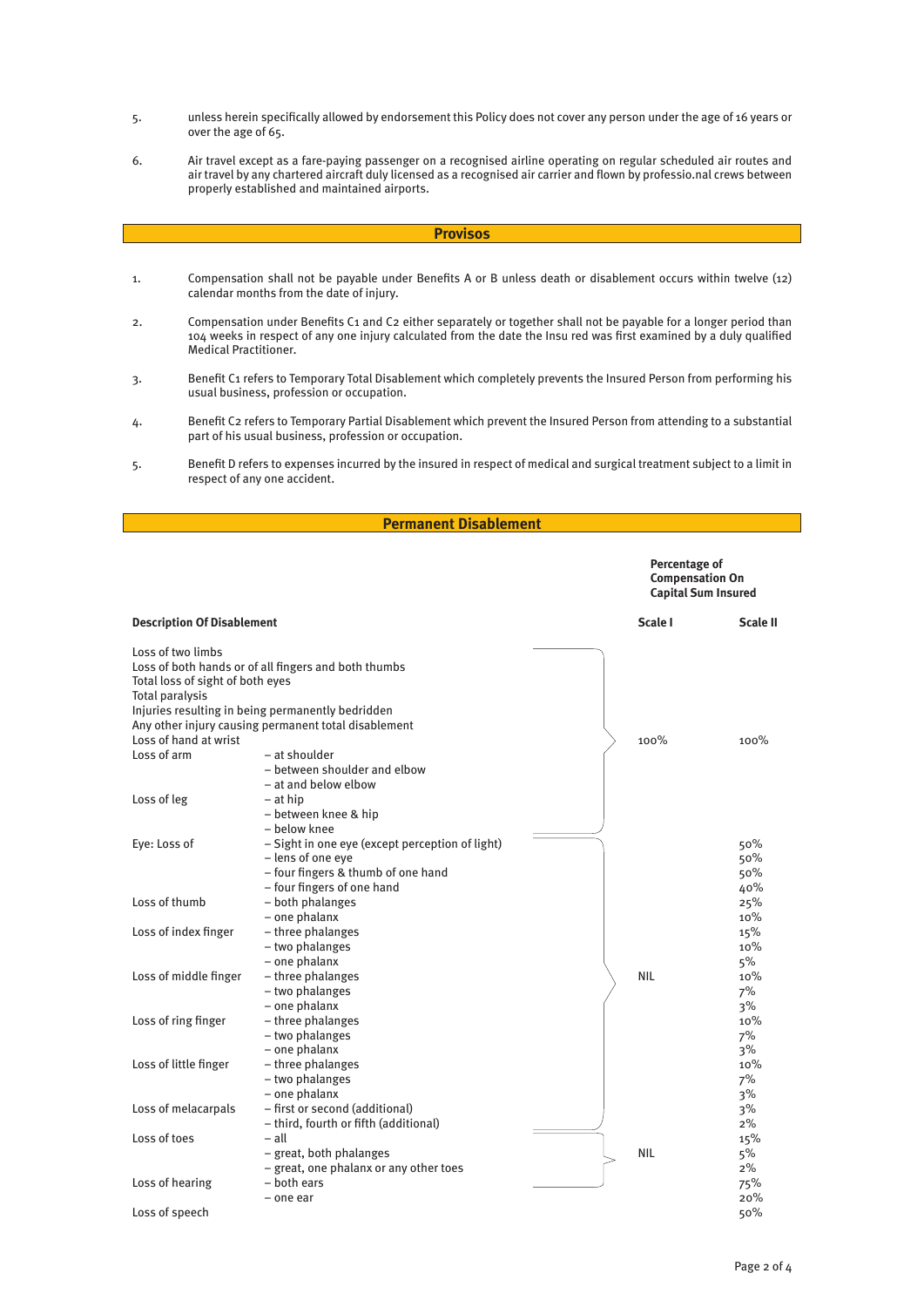Permanent total loss of use of member shall be treated as total loss of member.

In the event of permanent disablement by physical loss or loss of use not specified above the percentage of compensation shall be assessed in proportion to the degree of disability as compared with the cases specified without reference to the profession or occupation of the Insured.

The aggregate of all percentages payable in respect of any one accident shall not exceed 100% of the Capital Sum Insured.

#### **Personal Data Use**

Any information collected or held by Us whether contained in Your application or otherwise obtained may be used and I or disclosed to Our associated individuals I companies or any independent third parties (within or outside Singapore) for any matters relating to Your application, any policy issued and to provide advice or information concerning products and services which We believe may be of interest to You and to communicate with You for any purpose. Your data may also be used for audit, business analysis and reinsurance purposes.

#### **Conditions**

#### **INTERPRETATION**

1. This Policy and the Schedule shall be read together as one contract and any word or expression to which a specific meaning has been attached in any part of this Policy or of the Schedule shall bear such specific meaning wherever it may appear.

#### **CONDITIONS PRECEDENT TO LIABILITY**

- 2. The liability of the Company is conditional upon:
	- a. the truth of the statements and information as provided to the Company
	- b. the due observance and fulfilment of the terms and conditions of this policy insofar as they relate to anything to be done or complied with by the Insured.

#### **FRAUD**

3. If any claim under this policy shall be in any respect fraudulent or if any fraudulent means or devices shall be used to obtain the Benefits under this policy the Company shall have no liability in respect of such a claim.

#### **CHANGE OF OCCUPATION**

4. In the event of any alteration in the occupation of the Insured, the Insured shall give immediate written notice to the Company and shall pay additional premium if required by the Company.

#### **RENEWAL PROCEDURE**

5. Before renewing this policy the Insured shall give written notice to the Company of any material fact affecting this insurance which has come to the lnsured's knowledge during the preceding Period of Insurance including notice of any disease, physical or mental defect or infirmity affecting the Insured.

#### **POLICY NOT ASSIGNABLE**

6. This policy is not assignable and the Company shall not be affected by notice of any trust charge lien assignment or other dealing with this policy.

#### **CLAIMS PROCEDURE**

7. Written notice shall be given to the Company as soon as possible and in any event within one calendar month of the occurrence of any bodily injury which may give rise to a claim under this policy.

All certificates information and evidence required by the Company shall be supplied free of expense to the Company in the form precribed by the Company. The Insured shall as often as required submit to medical examination on behalf of and at the expense of the Company in connection with any claim.

The Company shall in the case of death of the Insured be entitled to have a postmortem at its own expense.

#### **CANCELLATION**

8. The Company may cancel this policy by sending fourteen days' notice by registered letter to the Insured at the lnsured's last known address and the Insured shall thereupon become entitled to a proportionate return of premium.

#### **ARBITRATION**

9. All difference arising out of this policy shall be referred to the decision of an Arbitrator to be appointed in writing by the parties in difference or if they cannot agree upon a single Arbitrator to the decision of two Arbitrators one to be appointed in writing by each of the parties with in on calendar month after having been required in writing so to do by either of the parties or in case the Arbitrators do not agree of an Umpire appointed in writing by the Arbitrators before entering upon the reference. The Umpire shall sit with the Arbitrators and preside at their meetings and the making of an award shall be a condition precedent to any right of action against the Company.

## **DISCLAIMER OF LIABILITY**

10. If the Company shall disclaim liability to the Insured for any claim hereunder, in no case shall the Company be liable in respect of such claim after expiration of twelve calendar months from the date of such disclaimer unless, the claim is the subject of pending court action or arbitration.